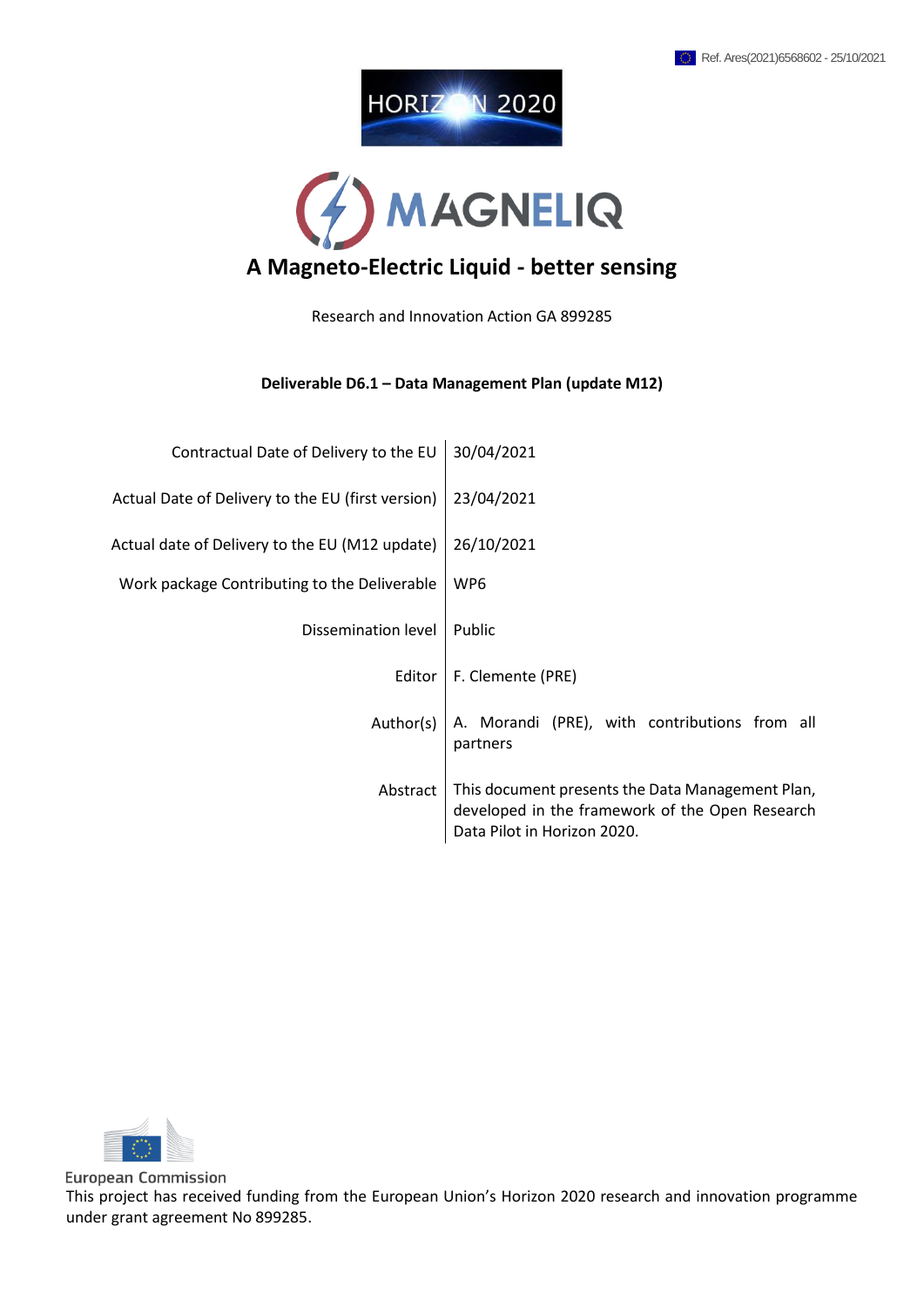



# **Table of content**

| 2.1 | 2.1.1 |  |
|-----|-------|--|
|     | 2.1.2 |  |
|     |       |  |
|     | 2.1.3 |  |
|     | 2.1.4 |  |
| 2.2 |       |  |
|     | 2.2.1 |  |
|     | 2.2.2 |  |
|     | 2.2.3 |  |
|     | 2.2.4 |  |
| 2.3 |       |  |
|     | 2.3.1 |  |
|     | 2.3.2 |  |
|     | 2.3.3 |  |
|     | 2.3.4 |  |
| 2.4 |       |  |
|     | 2.4.1 |  |
|     | 2.4.2 |  |
|     | 2.4.3 |  |
|     | 2.4.4 |  |
| 2.5 |       |  |
|     | 2.5.1 |  |
|     | 2.5.2 |  |
|     | 2.5.3 |  |
|     | 2.5.4 |  |
| 2.6 |       |  |
|     | 2.6.1 |  |
|     | 2.6.2 |  |
|     | 2.6.3 |  |
|     | 2.6.4 |  |
| 2.7 |       |  |
|     | 2.7.1 |  |
|     | 2.7.2 |  |
|     | 2.7.3 |  |
|     | 2.7.4 |  |
| 2.8 |       |  |
|     | 2.8.1 |  |
|     | 2.8.2 |  |
|     | 2.8.3 |  |
|     | 2.8.4 |  |
| 2.9 |       |  |
|     |       |  |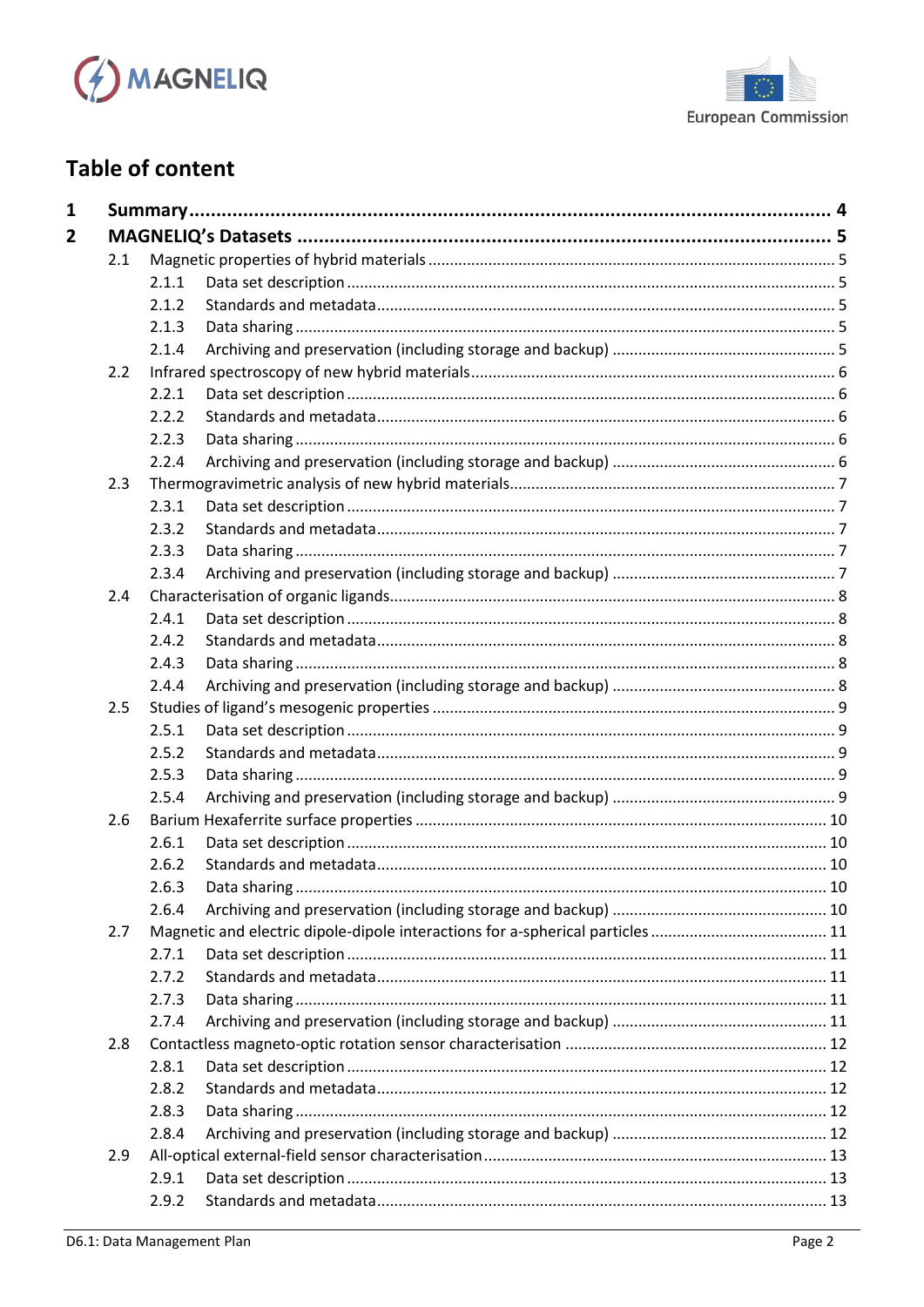



| 5 <sup>1</sup> |  |  |  |  |  |
|----------------|--|--|--|--|--|
| 4              |  |  |  |  |  |
| $\mathbf{3}$   |  |  |  |  |  |
|                |  |  |  |  |  |
|                |  |  |  |  |  |
|                |  |  |  |  |  |
|                |  |  |  |  |  |
|                |  |  |  |  |  |
|                |  |  |  |  |  |
|                |  |  |  |  |  |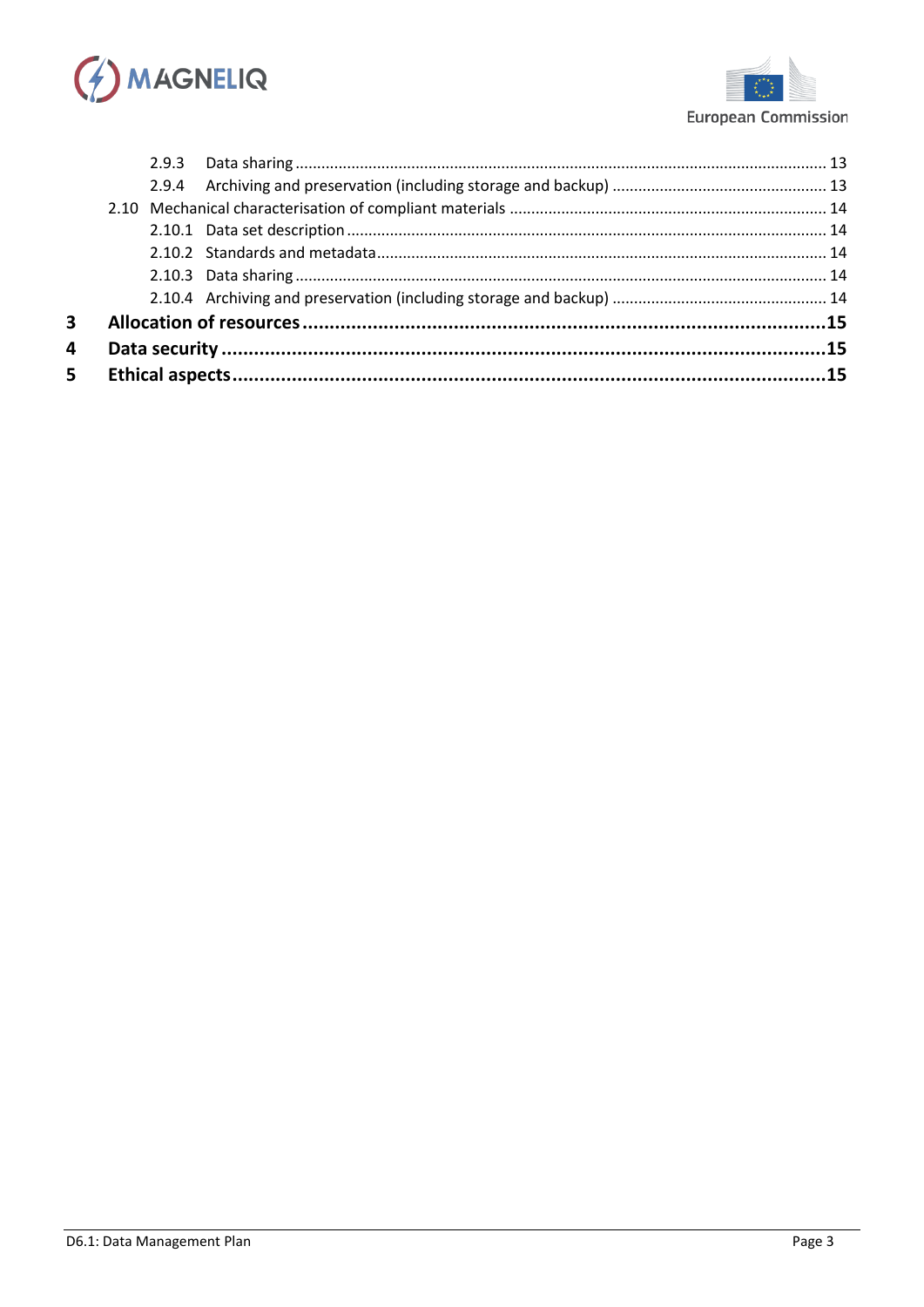



## <span id="page-3-0"></span>**1 Summary**

The MAGNELIQ project participates in the Open Research Data Pilot in Horizon 2020. The pilot aims to improve and maximise access to and re-use of research data generated by Horizon 2020 projects, taking into account:

- the need to balance openness and protection of scientific information;
- commercialisation and IPR;
- privacy concerns;
- security;
- data management and preservation questions.

The Open Research Data Pilot applies primarily to the data needed to validate the results presented in scientific publications.

A first draft of the Data Management Plan (DMP) is provided in this Deliverable. This defines which and how data generated during the project will be made publicly available. In particular, this details what data the project will generate, whether and how it will be exploited or made accessible for verification and re-use, and how it will be curated and preserved.

Specifically, at the current status of the project, partners were able to identify 10 datasets:

- Magnetic properties of hybrid materials
- Infrared spectroscopy of new hybrid materials
- Thermogravimetric analysis of new hybrid materials
- Organic ligands for hybridization of magnetic nanoplatelets
- Characterisation of organic ligands
- Studies of ligand's mesogenic properties
- Barium Hexaferrite surface properties
- Magnetic and electric dipole-dipole interactions for a-spherical particles
- Contactless magneto-optic rotation sensor characterisation
- All-optical external-field sensor characterisation

Given the heterogeneity of the data processed, it was considered preferable to treat each dataset separately, reporting, for each one, details about:

- Data set description
- Standards and metadata
- Data sharing
- Archiving and preservation (including storage and backup)

This DMP is not to be intended as a fixed document; it will evolve and gain more precision and substance during the lifespan of the project. This first version will be updated during mid-term and final reviews to fine-tune it to the data generated and the uses identified by the project consortium.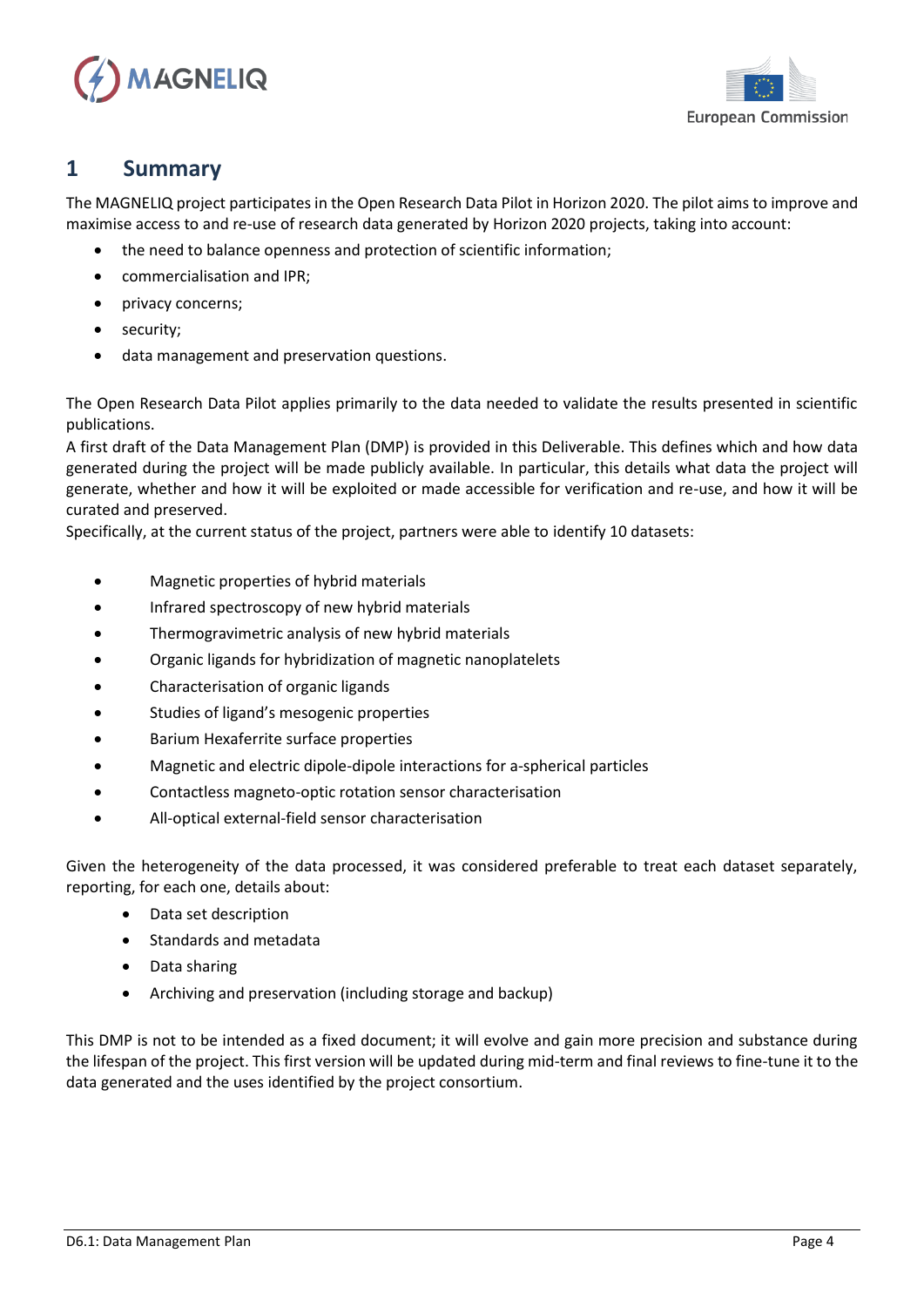



## <span id="page-4-0"></span>**2 MAGNELIQ's Datasets**

The following paragraphs summarize the contributions from all partners about the 10 datasets identified so far.

### <span id="page-4-1"></span>**2.1 Magnetic properties of hybrid materials**

#### <span id="page-4-2"></span>**2.1.1 Data set description**

The data will consist of:

- magnetization vs. applied field curves measured at room temperature;
- saturation magnetization values.

The data could be useful to:

- scientists interested in modelling of such materials:
- scientists interested in the development of new magnetic materials.

#### <span id="page-4-3"></span>**2.1.2 Standards and metadata**

The data will be collected following conventional procedure for the magnetic properties measurements using a vibrating sample magnetometer (VSM). This means:

- Test specimens of specific size and shape;
- Range of the applied magnetic field from −1T to +1T;
- Data stored in ASCII format with data and header including all necessary information about the data and measurement protocol.

#### <span id="page-4-4"></span>**2.1.3 Data sharing**

The data set and the associated document will be made available to any researcher interested in the topic mentioned above. The data set will be shared after a first publication will be secured by the Consortium. Tentatively this should happen within month 20.

Any researcher interested in pursuing this must consent to give acknowledgement to this effort by explicitly mentioning MAGNELIQ (H2020, GA #899285).

#### <span id="page-4-5"></span>**2.1.4 Archiving and preservation (including storage and backup)**

- the storage system offered by Nature Scientific Data (this would be free of charge);
- servers of the DIgital Repository of Research Organizations of Slovenia (DiRROS), accessible here: [http://dirros.openscience.si/info/index.php/slo/uvodnik;](http://dirros.openscience.si/info/index.php/slo/uvodnik)
- Open Access platform like [https://zenodo.org/.](https://zenodo.org/)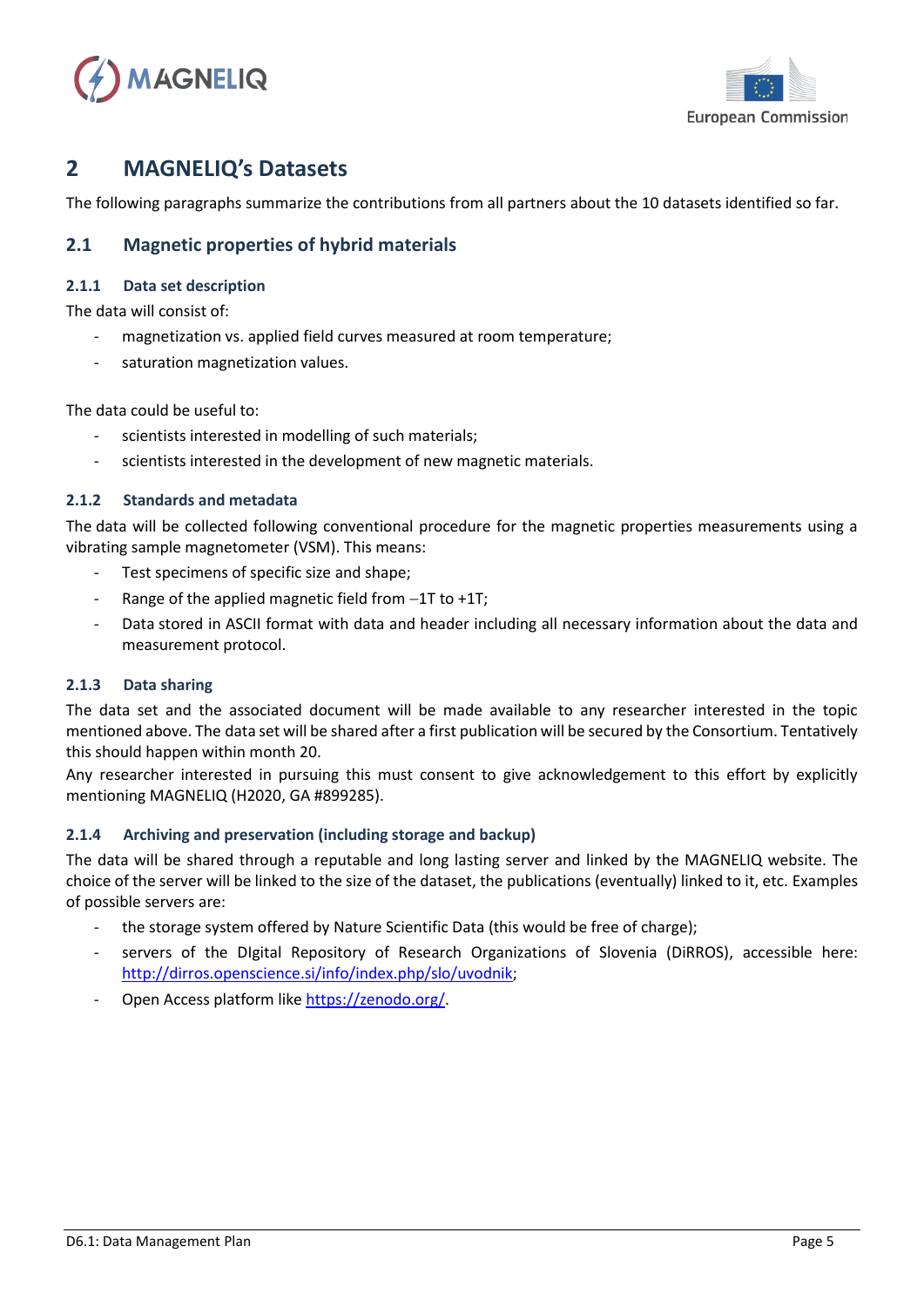



### <span id="page-5-0"></span>**2.2 Infrared spectroscopy of new hybrid materials**

#### <span id="page-5-1"></span>**2.2.1 Data set description**

The data will consist of:

- Fourier-transformed infrared (FTIR) spectra.

The data could be useful to:

- scientists interested in modelling of such materials;
- scientists interested in the development of new hybrid materials.

#### <span id="page-5-2"></span>**2.2.2 Standards and metadata**

The data will be collected following conventional procedure with IR spectrometer. This means:

- Samples in powder form;
- Spectral range 500−3500 cm<sup>−</sup><sup>1</sup> ;
- Data stored in ASCII format and a header including all necessary information about the data and measurement protocol.

#### <span id="page-5-3"></span>**2.2.3 Data sharing**

The data set and the associated document will be made available to any researcher interested in the topics mentioned above. The data set will be shared after a first publication will be secured by the Consortium. Tentatively this should happen within month 24.

Any researcher interested in pursuing this must consent to give acknowledgement to this effort by explicitly mentioning MAGNELIQ (H2020, GA #899285).

#### <span id="page-5-4"></span>**2.2.4 Archiving and preservation (including storage and backup)**

- the storage system offered by Nature Scientific Data (this would be free of charge);
- servers of the Digital Repository of Research Organizations of Slovenia (DiRROS), accessible here: [http://dirros.openscience.si/info/index.php/slo/uvodnik;](http://dirros.openscience.si/info/index.php/slo/uvodnik)
- Open Access platform like [https://zenodo.org/.](https://zenodo.org/)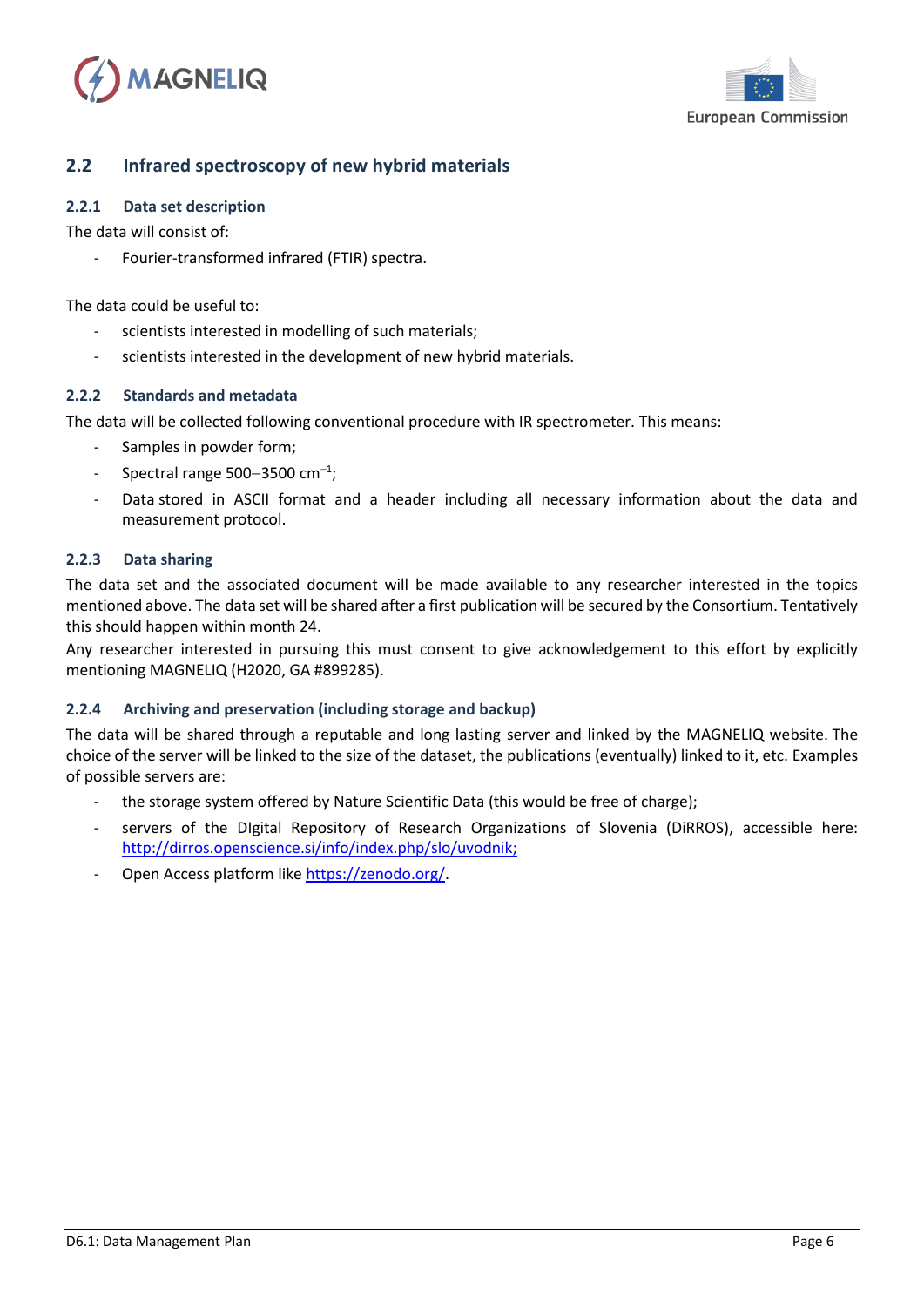



### <span id="page-6-0"></span>**2.3 Thermogravimetric analysis of new hybrid materials**

#### <span id="page-6-1"></span>**2.3.1 Data set description**

The data will consist of:

mass vs. temperature data.

The data could be useful to:

- scientists interested in modelling of such materials;
- scientists interested in the development of new hybrid materials.

#### <span id="page-6-2"></span>**2.3.2 Standards and metadata**

The data will be collected following conventional procedure with a thermal analyser. This means:

- Samples in powder form;
- Temperature range up to 1000 °C;
- Data stored in ASCII format and a header including all necessary information about the data and measurement protocol

#### <span id="page-6-3"></span>**2.3.3 Data sharing**

The data set and the associated document will be made available to any researcher interested in the topics mentioned above. The data set will be shared after a first publication will be secured by the Consortium. Tentatively this should happen within month 24.

Any researcher interested in pursuing this must consent to give acknowledgement to this effort by explicitly mentioning MAGNELIQ (H2020, GA #899285).

#### <span id="page-6-4"></span>**2.3.4 Archiving and preservation (including storage and backup)**

- the storage system offered by Nature Scientific Data (this would be free of charge);
- servers of the DIgital Repository of Research Organizations of Slovenia (DiRROS), accessible here: [http://dirros.openscience.si/info/index.php/slo/uvodnik;](http://dirros.openscience.si/info/index.php/slo/uvodnik)
- Open Access platform like [https://zenodo.org/.](https://zenodo.org/)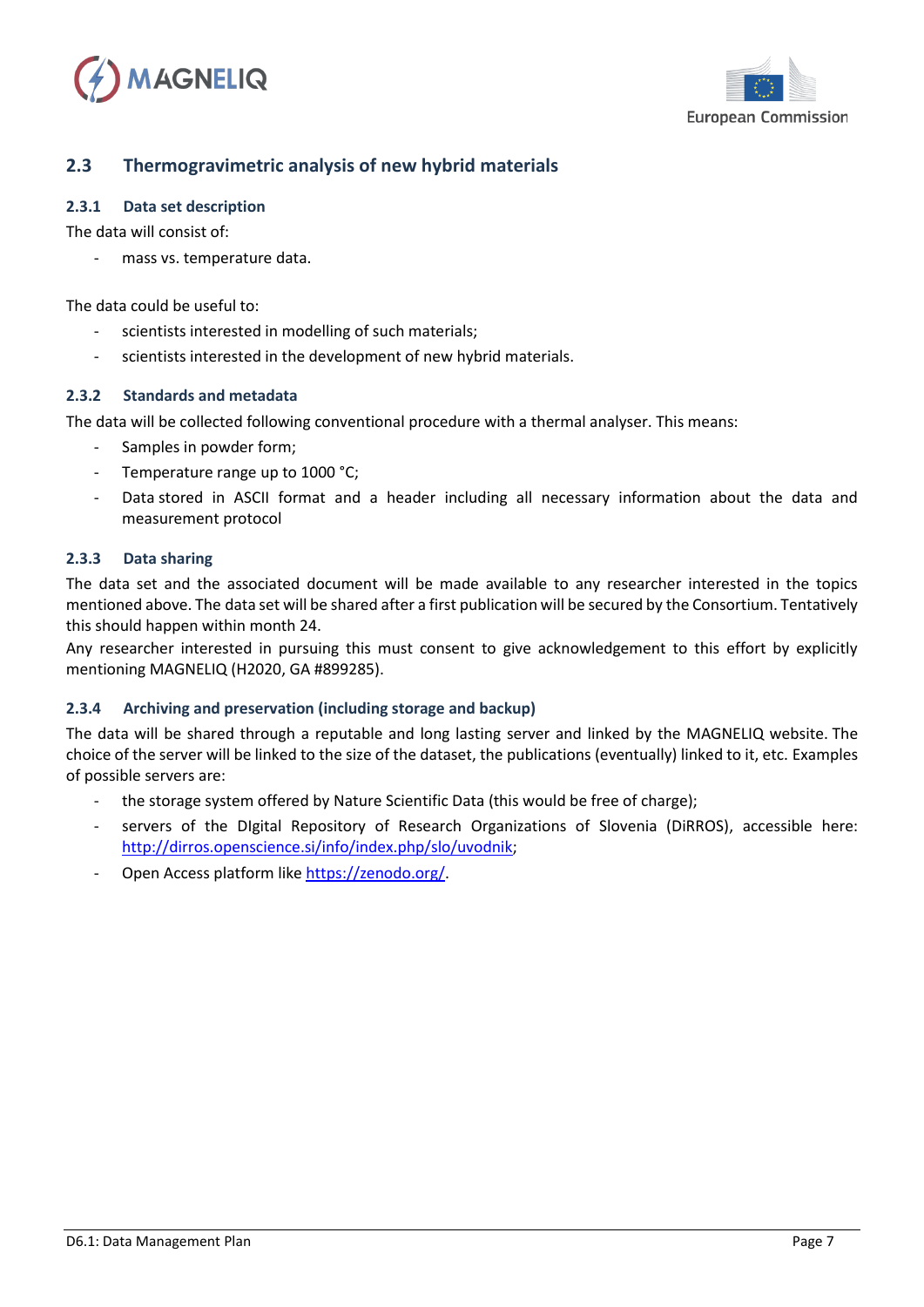



### <span id="page-7-0"></span>**2.4 Characterisation of organic ligands**

#### <span id="page-7-1"></span>**2.4.1 Data set description**

The data will consist of:

- Identification, chemical and physical characterisation of polar organic ligands and their intermediates
- Synthetic protocols for polar organic ligands and their intermediates

The data could be useful to:

- general organic materials researchers
- materials' scientists designing and synthesising ligands for nanoparticles

#### <span id="page-7-2"></span>**2.4.2 Standards and metadata**

- Data will include outputs from: UV-Vis spectrometry (185 900 nm),  ${}^{1}$ H-NMR and  ${}^{13}$ C-NMR spectrometry, mass spectrometry.
- Data stored in ASCII, FID (NMR) and graphical formats including measurement parameters.
- Standard synthetic protocols files: schemes of chemical synthesis will be prepared in ChemOffice (possible to transform to graphical format, for example TIFF)

#### <span id="page-7-3"></span>**2.4.3 Data sharing**

The data will be made available to any researcher interested in the topic mentioned above. The data set will be shared after a first publication will be secured by the Consortium. Tentatively this should happen within month 20. Any researcher interested in pursuing this must consent to give acknowledgement to this effort by explicitly mentioning MAGNELIQ (H2020, GA #899285).

#### <span id="page-7-4"></span>**2.4.4 Archiving and preservation (including storage and backup)**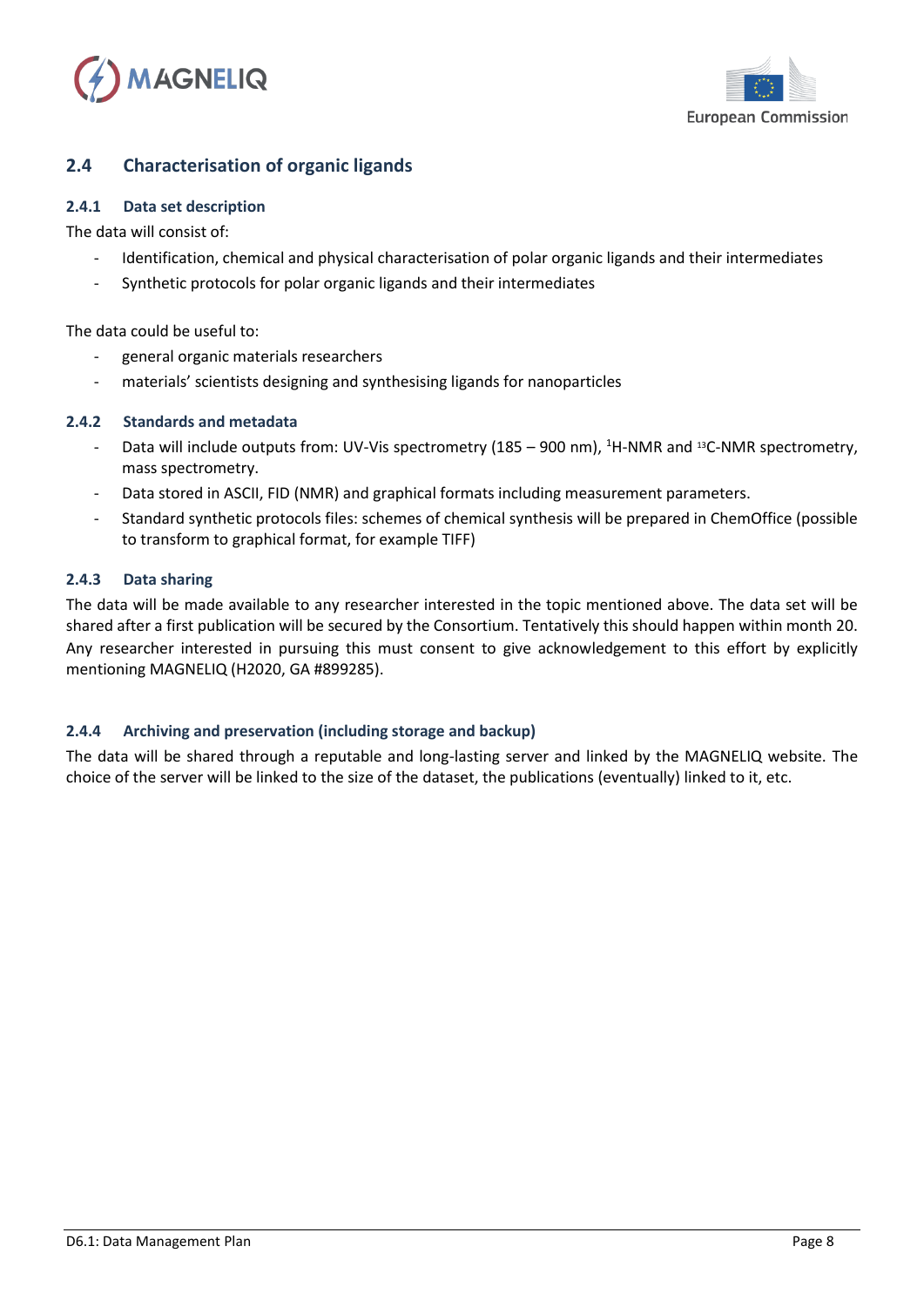



### <span id="page-8-0"></span>**2.5 Studies of ligand's mesogenic properties**

#### <span id="page-8-1"></span>**2.5.1 Data set description**

The data will consist of:

- differential scanning calorimetry (DSC) thermographs and a table colleting mesophase behaviour, the phase transition temperatures and corresponding enthalpy changes (graphical set in TIFF format and table in MS Word or MS Excel data set
- mesophase characterization will be in the form of microscopic picture (JPEG format)
- X-ray intensity profile documenting mesophase identification (TIFF format)

The data could be useful to:

- scientists working in community of condensed matter, namely in specialization to liquid crystals
- scientists interested in the development of new hybrid materials.

#### <span id="page-8-2"></span>**2.5.2 Standards and metadata**

The data will be collected following conventional procedure with a DSC calorimeter, polarizing optical microscope equipped with a heating/cooling stage. This means:

- DSC data stored in ASCII format for the heating and cooling runs
- Images from optical microscope will be in JPEG format

#### <span id="page-8-3"></span>**2.5.3 Data sharing**

The data set and the associated document will be available to any researcher interested in the topics mentioned above. The data set will be shared after a first publication will be secured by the Consortium. Tentatively this should happen within month 24.

Any researcher interested in pursuing this must consent to give acknowledgement to this effort by explicitly mentioning MAGNELIQ (H2020, GA #899285).

#### <span id="page-8-4"></span>**2.5.4 Archiving and preservation (including storage and backup)**

- the storage system offered by Nature Scientific Data (this would be free of charge);
- servers of the DIgital Repository of Research Organizations of Slovenia (DiRROS), accessible here: [http://dirros.openscience.si/info/index.php/slo/uvodnik;](http://dirros.openscience.si/info/index.php/slo/uvodnik)
- Open Access platform like [https://zenodo.org/.](https://zenodo.org/)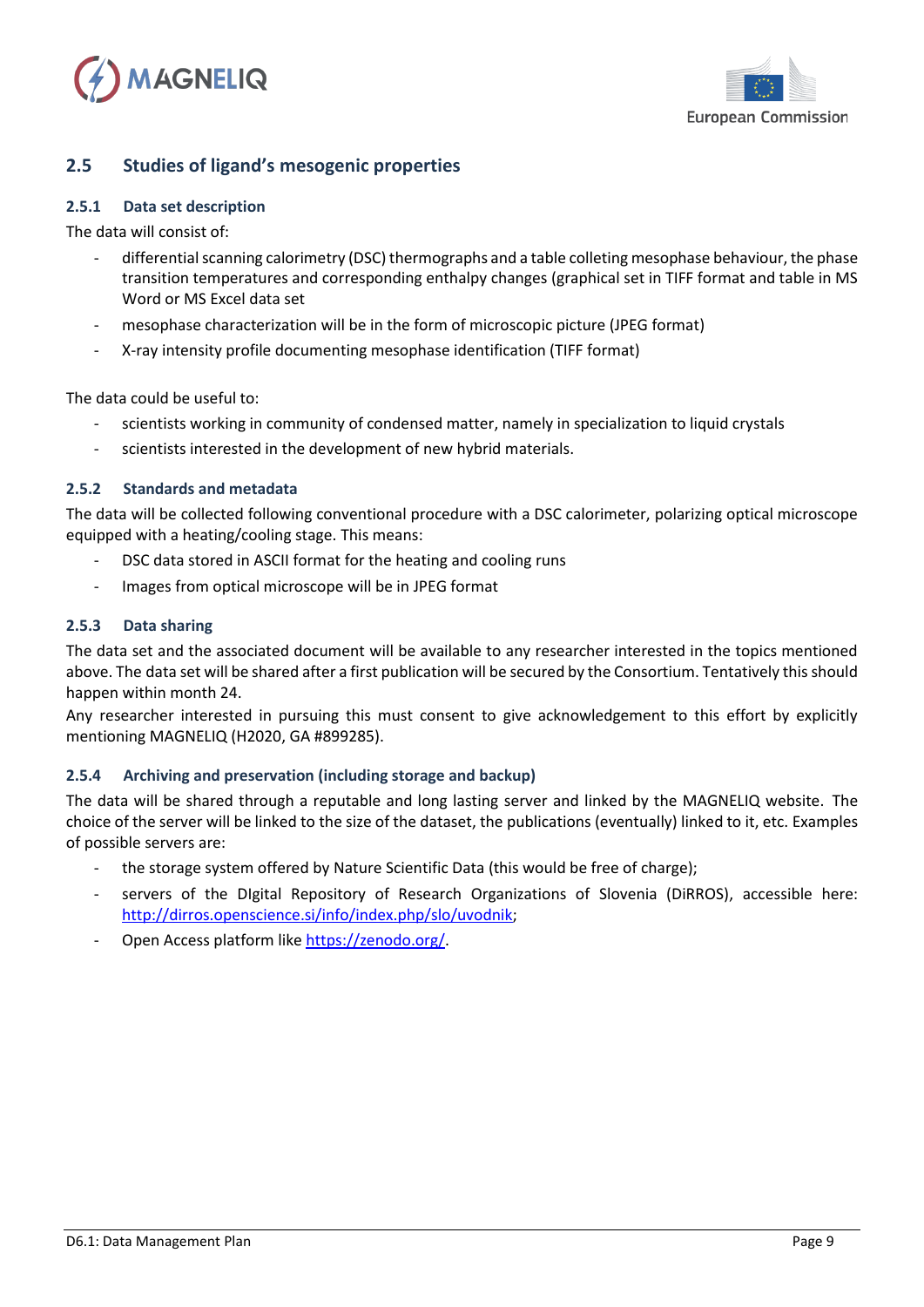



### <span id="page-9-0"></span>**2.6 Barium Hexaferrite surface properties**

#### <span id="page-9-1"></span>**2.6.1 Data set description**

The data will consist of:

Textual Quantum-ESPRESSO inputs and outputs

The data could be useful to:

- scientists interested in modelling of such materials;
- scientists interested in the development of new magnetic materials.
- The data grant un-biased reproducibility of the results.

#### <span id="page-9-2"></span>**2.6.2 Standards and metadata**

The data provided will be compliant with standard numerical convergence, and will only include final converged inputs and outputs. This means:

Data stored in ASCII format (textual) including all necessary information to reproduce the calculations (software version).

#### <span id="page-9-3"></span>**2.6.3 Data sharing**

The data set and the associated document will be made available to any researcher interested in the topic mentioned above. The data set will be shared after a first publication will be secured by the Consortium. Tentatively this should happen within month 20.

Any researcher interested in pursuing this must consent to give acknowledgement to this effort by explicitly mentioning MAGNELIQ (H2020, GA #899285).

#### <span id="page-9-4"></span>**2.6.4 Archiving and preservation (including storage and backup)**

The data will be shared as part of the supplementary information of the expected publication. Alternatively, the data could be stored in servers such as NOMAD or Materials Could.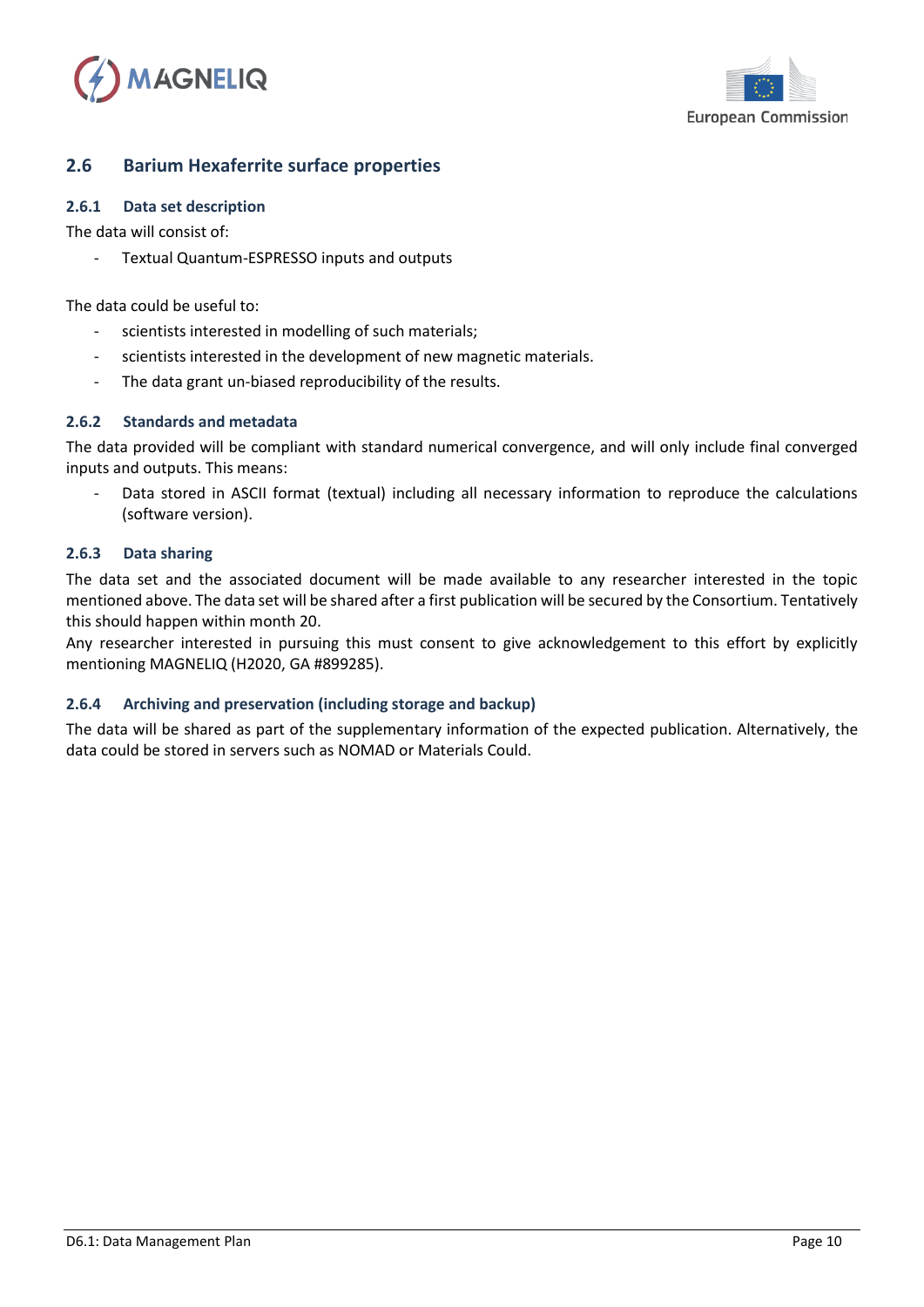



### <span id="page-10-0"></span>**2.7 Magnetic and electric dipole-dipole interactions for a-spherical particles**

#### <span id="page-10-1"></span>**2.7.1 Data set description**

The data will consist of:

Routines in C to be included in LAMMPS molecular dynamics simulator

The data could be useful to:

- scientists interested in modelling magneto-electric a-spherical particles and liquids;
- scientists interested in the rational design of new magneto-electric liquids.

#### <span id="page-10-2"></span>**2.7.2 Standards and metadata**

The routines will be written following the standards of C programming language and will be compliant with LAMMPS programming philosophy. This means:

Data stored in ASCII format (textual format) and a header including all necessary information about the implemented equations and copyrights.

#### <span id="page-10-3"></span>**2.7.3 Data sharing**

The routines will be included in LAMMPS distribution after a first publication will be secured by the consortium (tentatively by month 39). LAMMPS is a freely available opensource software. The copyright included in the header of each routine will explicitly mention MAGNELIQ (H2020, GA #899285). In addition, the header will also strongly encourage users to explicitly acknowledge MAGNELIQ and to cite the reference publication.

#### <span id="page-10-4"></span>**2.7.4 Archiving and preservation (including storage and backup)**

The routines will be shared as part as the LAMMPS distribution through LAMMPS git.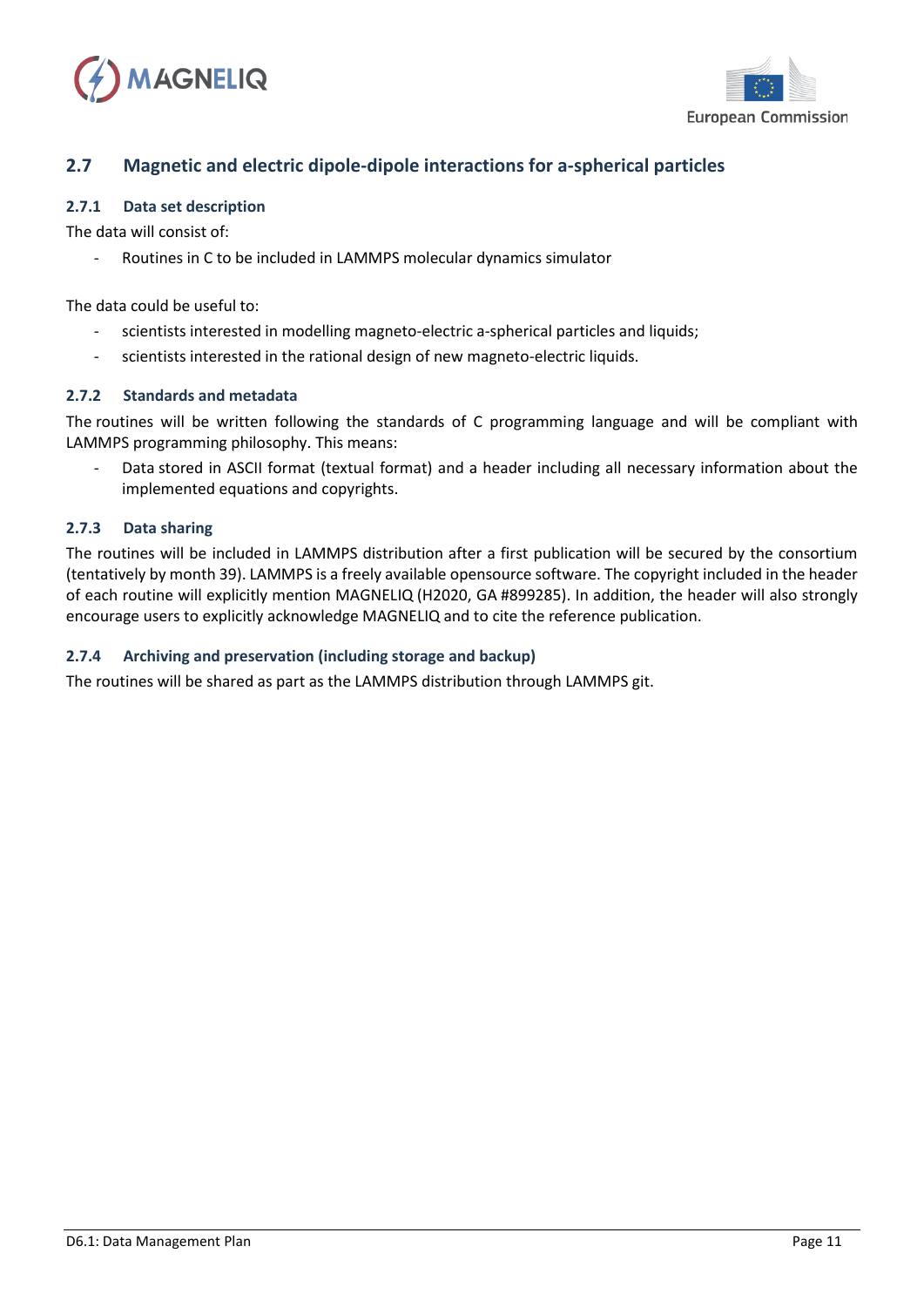



### <span id="page-11-0"></span>**2.8 Contactless magneto-optic rotation sensor characterisation**

#### <span id="page-11-1"></span>**2.8.1 Data set description**

The data will consist of:

- sensors fabrication data
- measurements of magnetic fluid spectral and other optical characteristics

The data could be useful to:

- scientists interested in fibre optic sensor fabrication.
- scientists interested in fibre optic sensor interrogation.

#### <span id="page-11-2"></span>**2.8.2 Standards and metadata**

The data will be collected following sensor design, principle of operation typical characteristics. This means:

- Sensor fabrication procedures and initial sensor characteristics (splicing routines, micromachining routines, SEM imaging, etc)
- Range of the applied magnetic field from −1T to +1T.
- <span id="page-11-3"></span>- Data stored in ASCII format encapsulated with the necessary metadata (algorithms, sampling frequencies, magnetic field strength, etc.) information about the measurement protocol.

#### **2.8.3 Data sharing**

The data set and the associated document will be made available to any researcher interested in the topics mentioned above. The data set will be shared after a first publication will be secured by the Consortium. Tentatively this should happen within month 36.

Any researcher interested in pursuing this must consent to give acknowledgement to this effort by explicitly mentioning MAGNELIQ (H2020, GA #899285).

#### <span id="page-11-4"></span>**2.8.4 Archiving and preservation (including storage and backup)**

- the storage system offered by Nature Scientific Data (this would be free of charge);
- servers of the Digital library of University of Maribor (DKUM), available at the following link: [https://dk.um.si/info/index.php/slo/.](https://dk.um.si/info/index.php/slo/)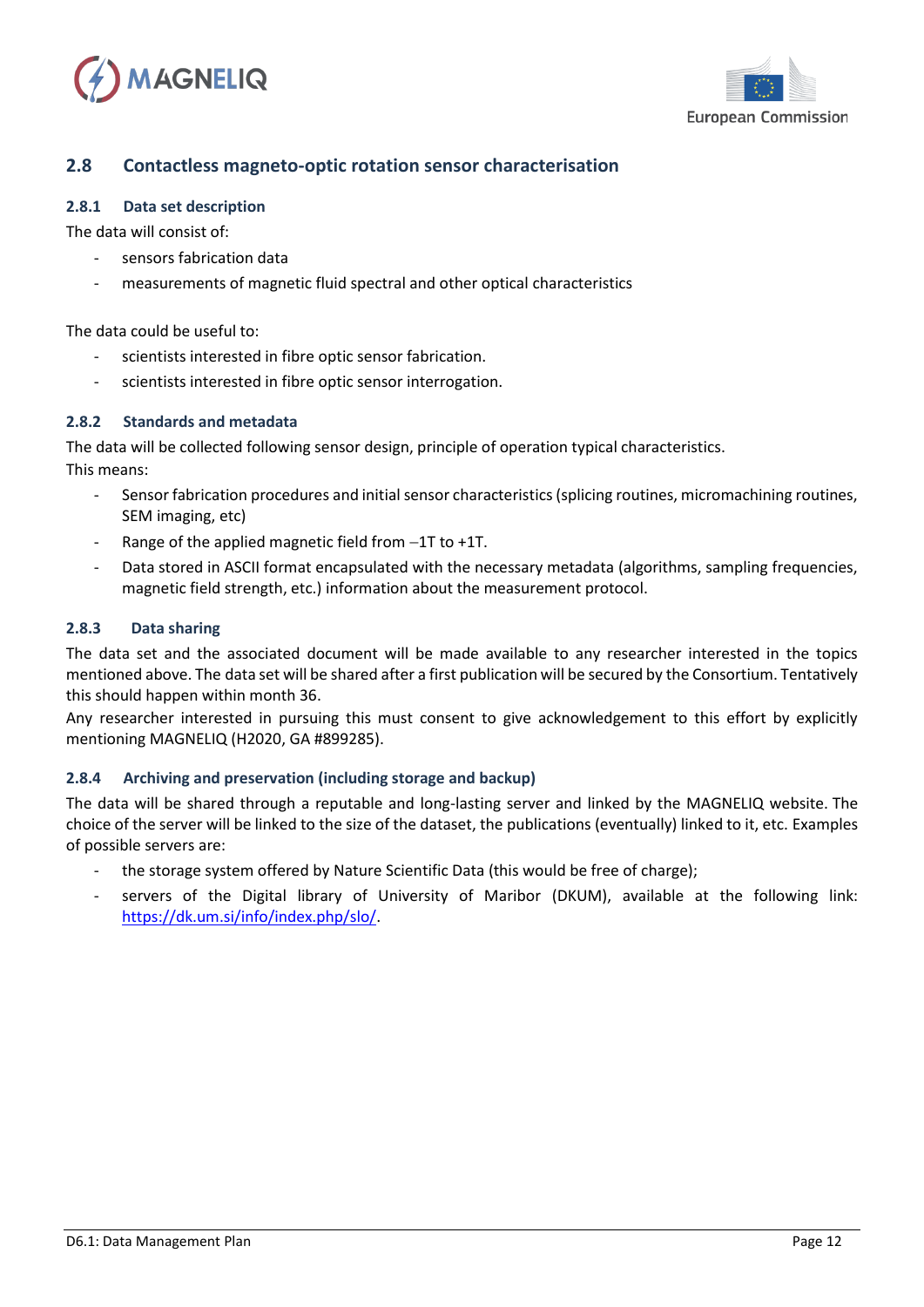



### <span id="page-12-0"></span>**2.9 All-optical external-field sensor characterisation**

#### <span id="page-12-1"></span>**2.9.1 Data set description**

The data will consist of:

measurements of magnitude and direction of external electrical and/or magnetic fields

The data could be useful to:

scientists interested in development fibre optic sensors for contactless measurements of electrical and/or magnetic magnitudes

#### <span id="page-12-2"></span>**2.9.2 Standards and metadata**

The data will be collected following sensor design, principle of operation typical characteristics. This means:

- Temperature effects on the sensor
- Applied magnetic field magnitudes.
- Unambiguous rotation angle from 0° to 360° for a vector sensor design.
- <span id="page-12-3"></span>Data stored in ASCII format encapsulated with the necessary metadata (algorithms, sampling frequencies, magnetic field strength, etc.) information about the measurement protocol.

#### **2.9.3 Data sharing**

The data set and the associated document will be made available to any researcher interested in the topics mentioned above. The data set will be shared after a first publication will be secured by the Consortium. Tentatively this should happen within month 48.

Any researcher interested in pursuing this must consent to give acknowledgement to this effort by explicitly mentioning MAGNELIQ (H2020, GA #899285).

#### <span id="page-12-4"></span>**2.9.4 Archiving and preservation (including storage and backup)**

- the storage system offered by Nature Scientific Data (this would be free of charge);
- servers of the Digital library of University of Maribor (DKUM), available at the following link: [https://dk.um.si/info/index.php/slo/.](https://dk.um.si/info/index.php/slo/)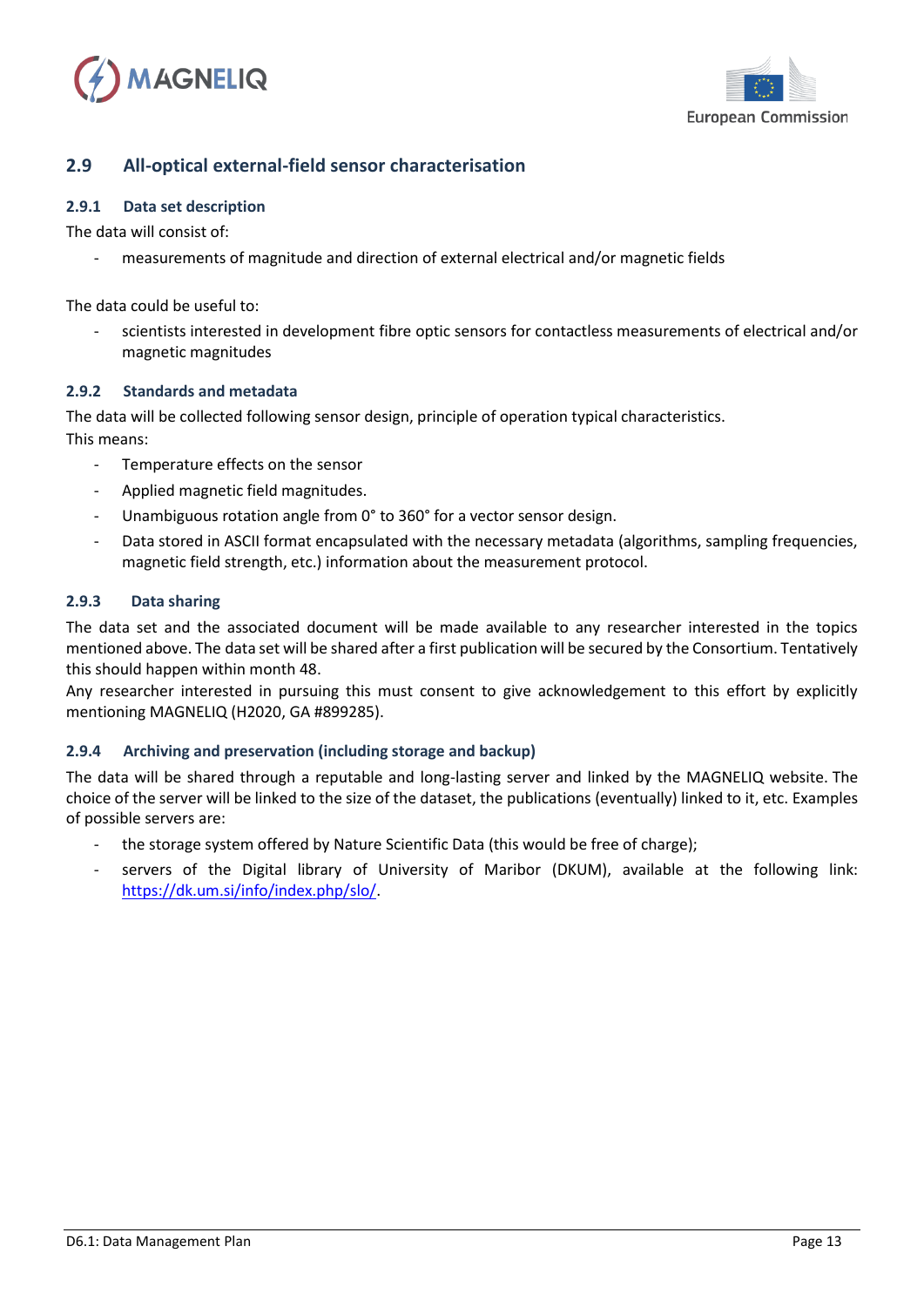



### <span id="page-13-0"></span>**2.10 Mechanical characterisation of compliant materials**

#### <span id="page-13-1"></span>**2.10.1 Data set description**

The data will consist of:

Stress-strain curves of elastomers with different shore

The data could be useful to:

- scientists interested in modelling/simulating such materials
- scientists interested in designing new devices based on such materials

#### <span id="page-13-2"></span>**2.10.2 Standards and metadata**

The data will be collected following state of the art engineering methods. This means:

- Test specimens of specific size and shape according to ISO 37-2017 EU for tensile test and to ASTM D575-91-2001 for compression test;
- <span id="page-13-3"></span>Test duration, temperature and velocity of moving grip as specified in ISO 37-2017\_EU for tensile test and in ASTM D575-91-2001 for compression test.

#### **2.10.3 Data sharing**

The data set and the associated document will be made available to any researcher interested in the topics mentioned above. The data set will be shared after a first publication will be secured by the Consortium. Tentatively this should happen within month 40.

Any researcher interested in pursuing this must consent to give acknowledgement to this effort by explicitly mentioning MAGNELIQ (H2020, GA #899285).

#### <span id="page-13-4"></span>**2.10.4 Archiving and preservation (including storage and backup)**

The data will be shared through a reputable and long-lasting server and linked by the MAGNELIQ website. The choice of the server will be linked to the size of the dataset, the publications (eventually) linked to it, etc. An example of possible servers is the open access platforms, like Zenodo (https://zenodo.org/).